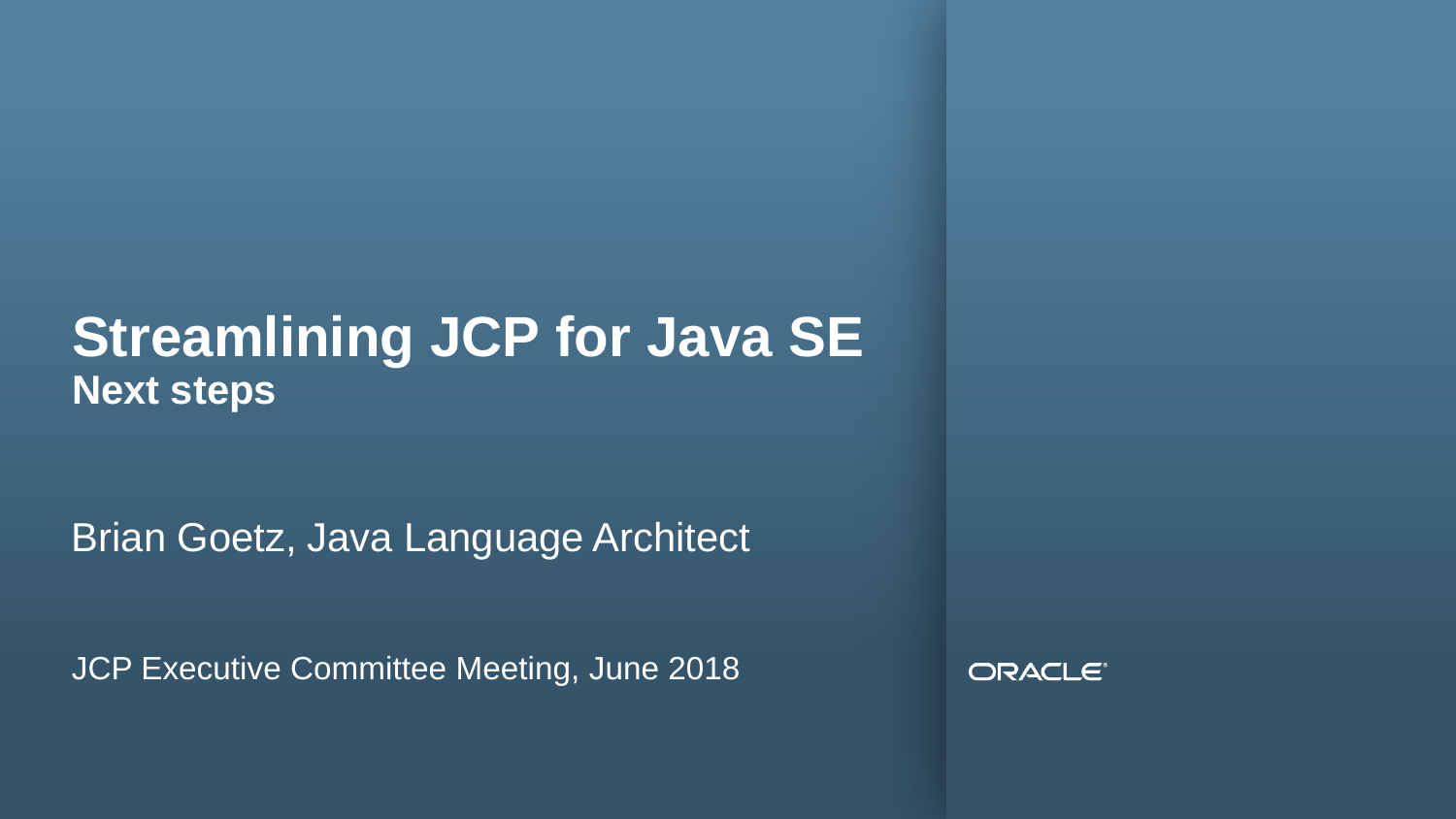The following is intended to outline our general product direction. It is intended for information purposes only, and may not be incorporated into any contract. It is not a commitment to deliver any material, code, or functionality, and should not be relied upon in making purchasing decisions. The development, release, and timing of any features or functionality described for Oracle's products remains at the sole discretion of Oracle.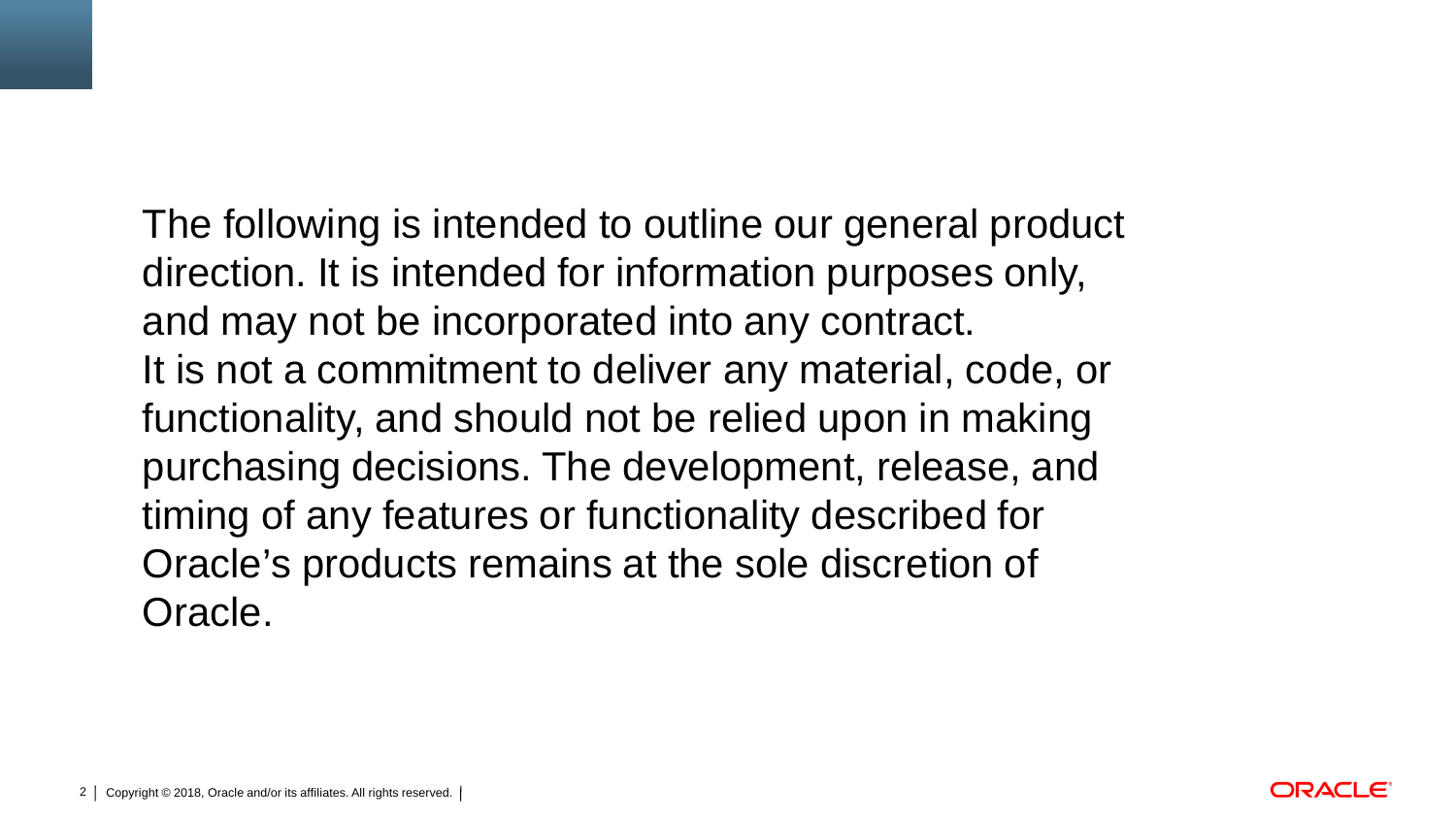### **Background**

Radical shift in release cycle for Java SE

- Moved from 2-4 year feature-driven cycle to 6 month time-driven cycle
	- Keep platform vibrant
	- More frequent opportunities to deliver value to users
	- Focus on continuous innovation, not release planning
- Previously ran MR of JCP process to fit UJSR in a 6-month cycle
	- Shortened review periods, streamlined milestone deliveries
- By Sept, will have delivered two releases on this process
	- Everything has gone smoothly so far
	- But could lower overhead further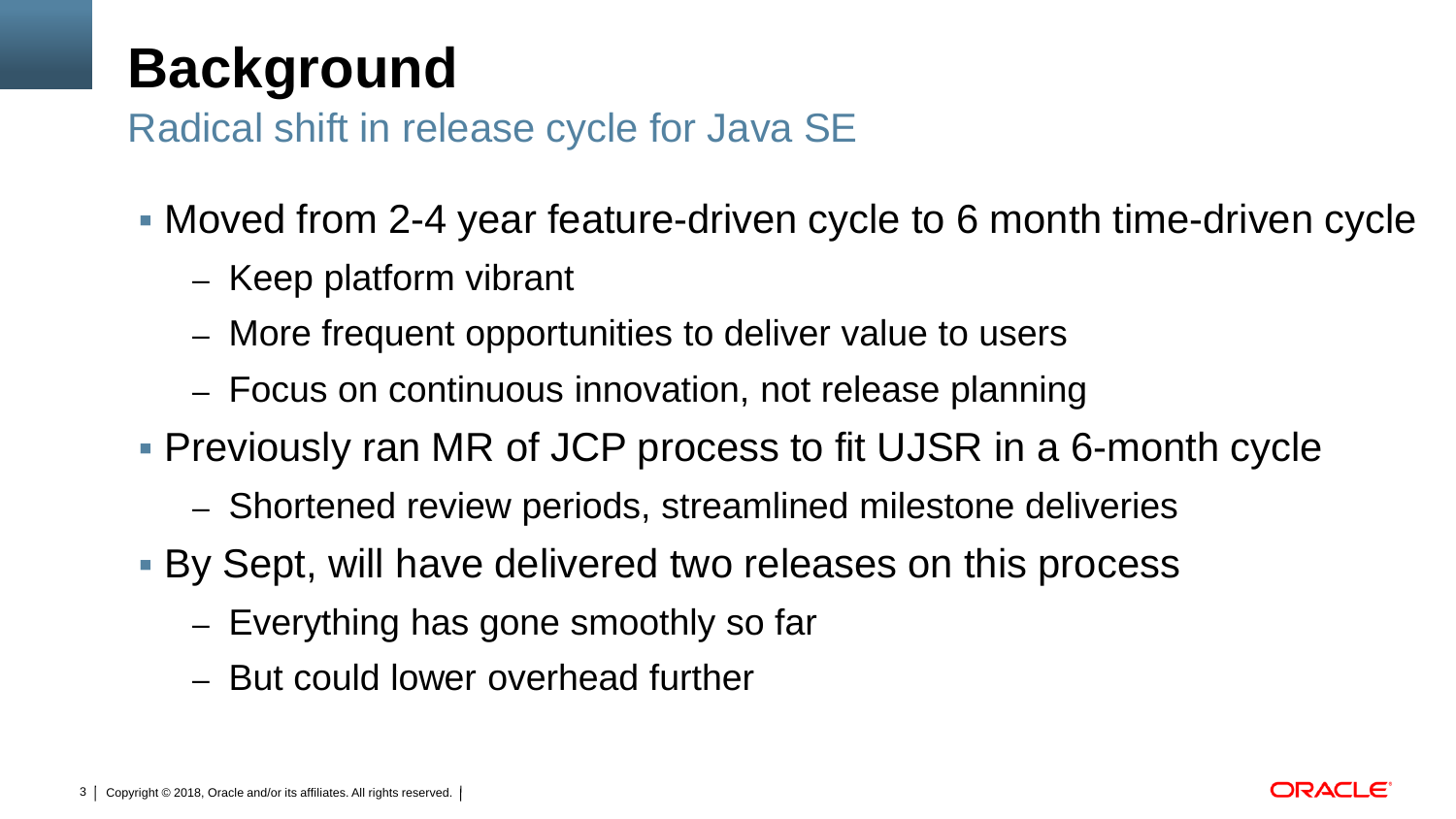## **Background**

Current SE Release Cycle

- Six month development window (Jan-Jun, Jul-Dec)
- At end of development window ("freeze"), fork codeline for stabilization
	- Next development window begins immediately
	- Three month stabilization period begins immediately
- Features are developed under OpenJDK "JEP" process
	- Features are started without regard for release version
	- When a feature is *done*, owner proposes to target (PTT) a specific release
	- Decision made at PTT whether to target as preview or permanent feature
	- We try to target riskier features early in the window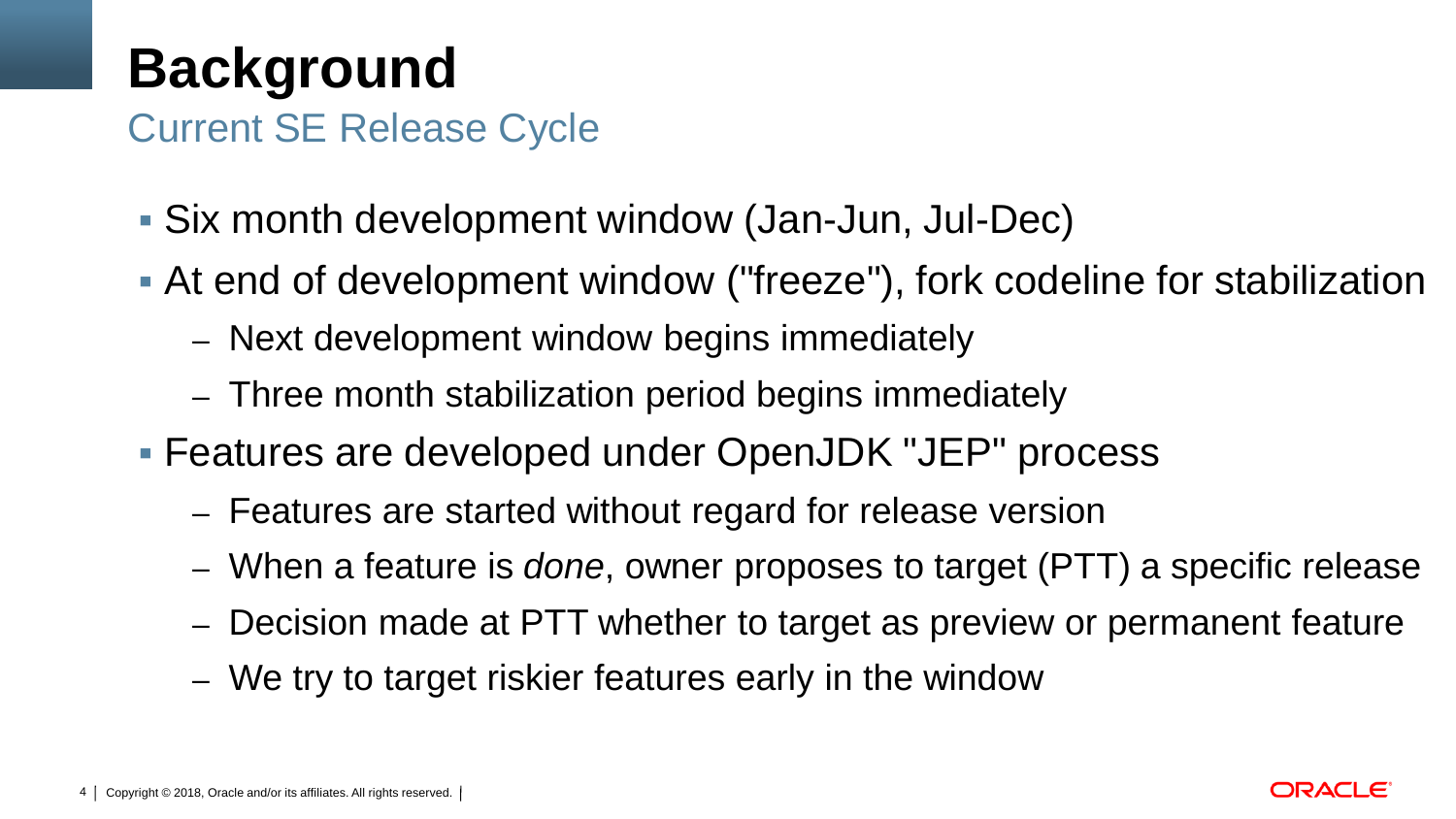# **Background**

JCP history

- JCP arose in a context when development was done in the closed
	- The world has changed since then
	- Java SE developed in the open for last  $\sim$ 10 years
- Significant aspects of the process are around injecting transparency
	- Early Draft Review was usually the public's first look at a feature design
- Would like to further streamline JCP process
	- Reduce process friction
	- Reflect how development is actually done today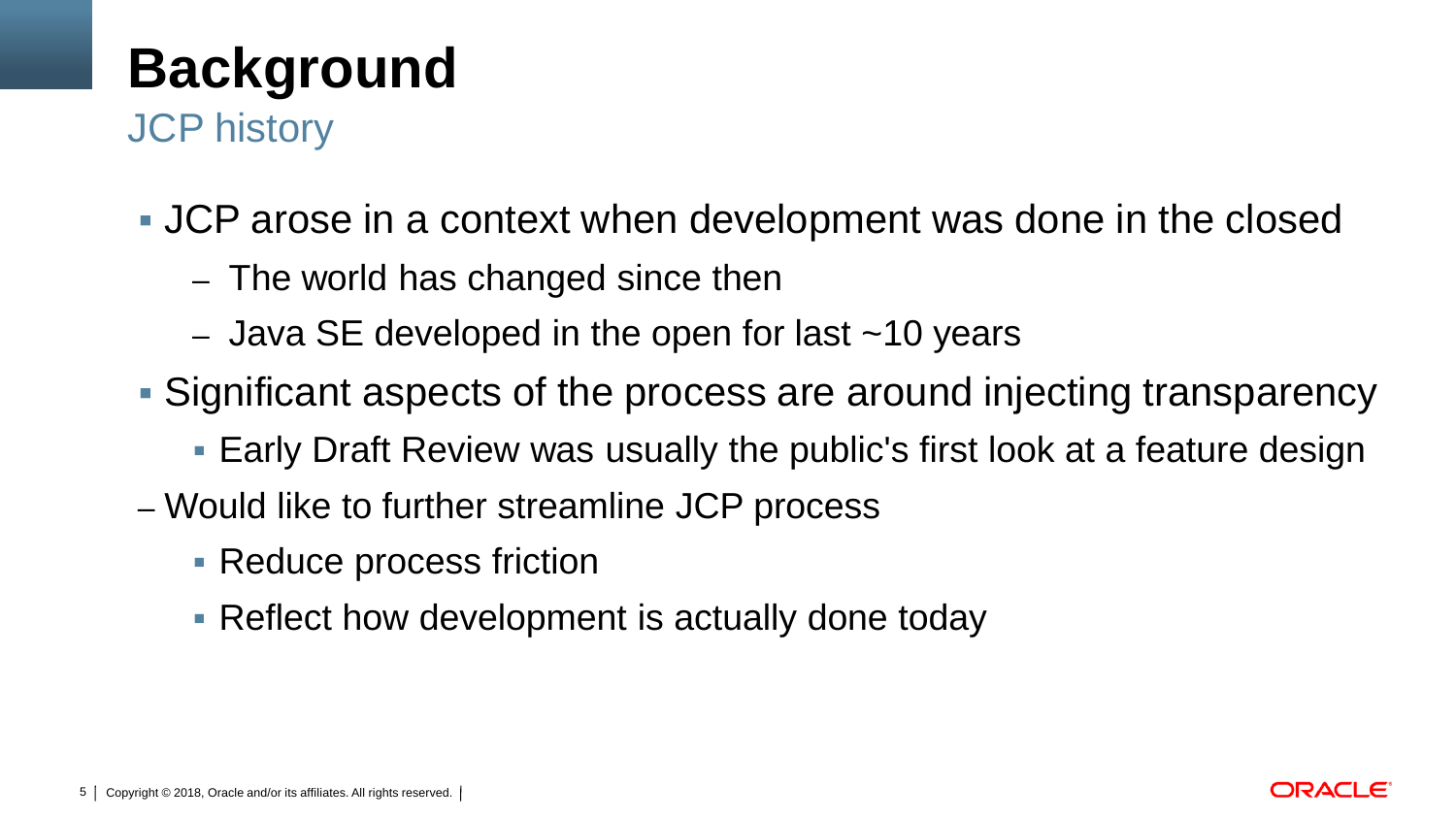Milestone publication

- JCP process calls for milestone builds to be published *on the JCP site*
	- Significant manual overhead of preparing, staging, checking
	- Significant time lag to publish a milestone
		- **Introduces delays in getting to next step**
	- Duplication of effort for little added value
		- Milestone contents already published on OpenJDK under JCP-friendly license
- No need for having a separate publication process
	- Just link to OpenJDK spec/RI builds from JCP site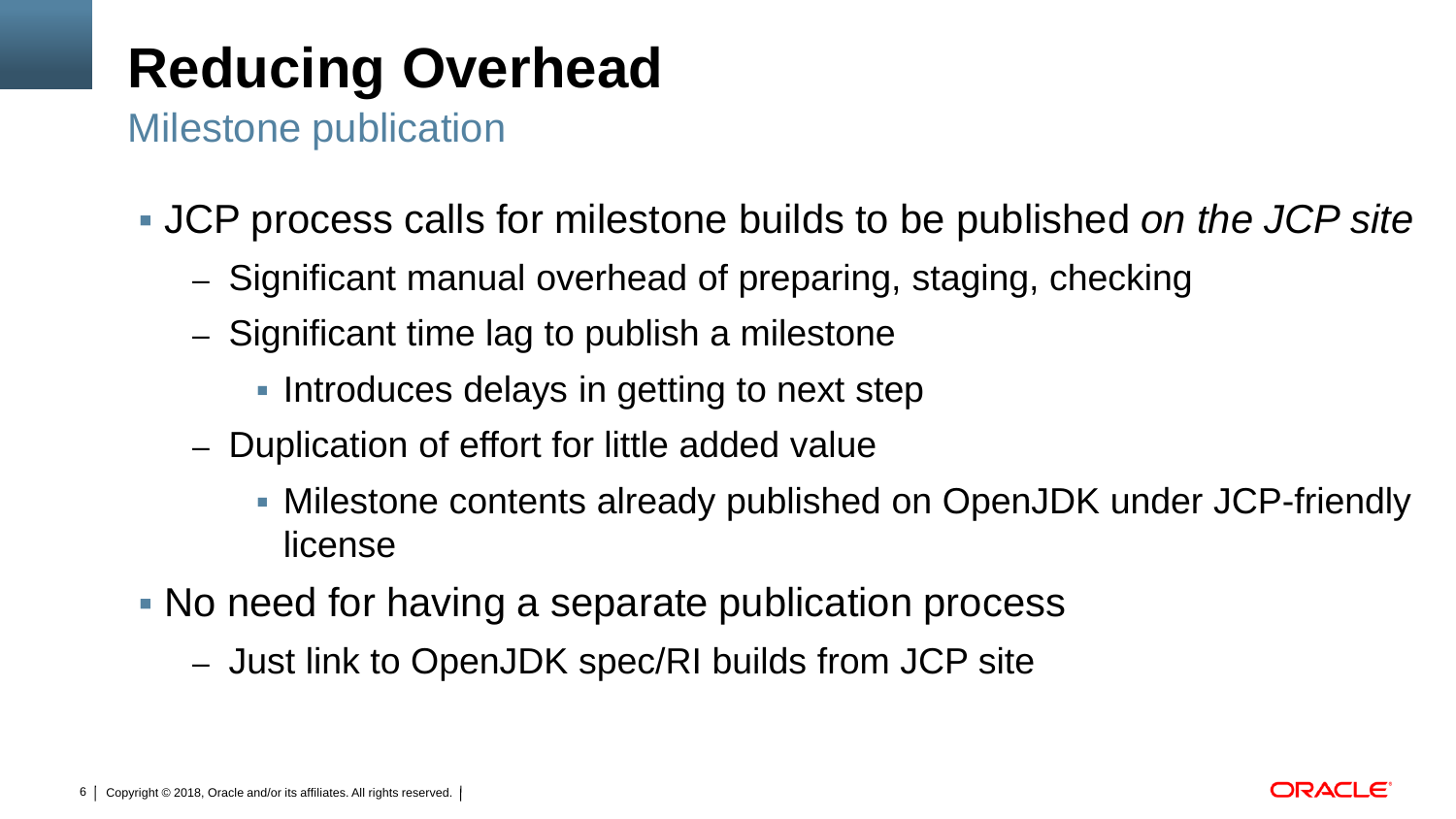Early Draft Review

- JCP process calls for an Early Draft Release
	- Historically, was the public's first peek at the technology
	- Now, EDRs are generally stale by the time they are published
- **Reality: Discrete EDR is obsolete** 
	- We don't want one, we want dozens
	- And we have that now we produce weekly builds on OpenJDK
	- We get almost no technical feedback on EDR via JCP channels
- EDR should be continuous, over the whole development window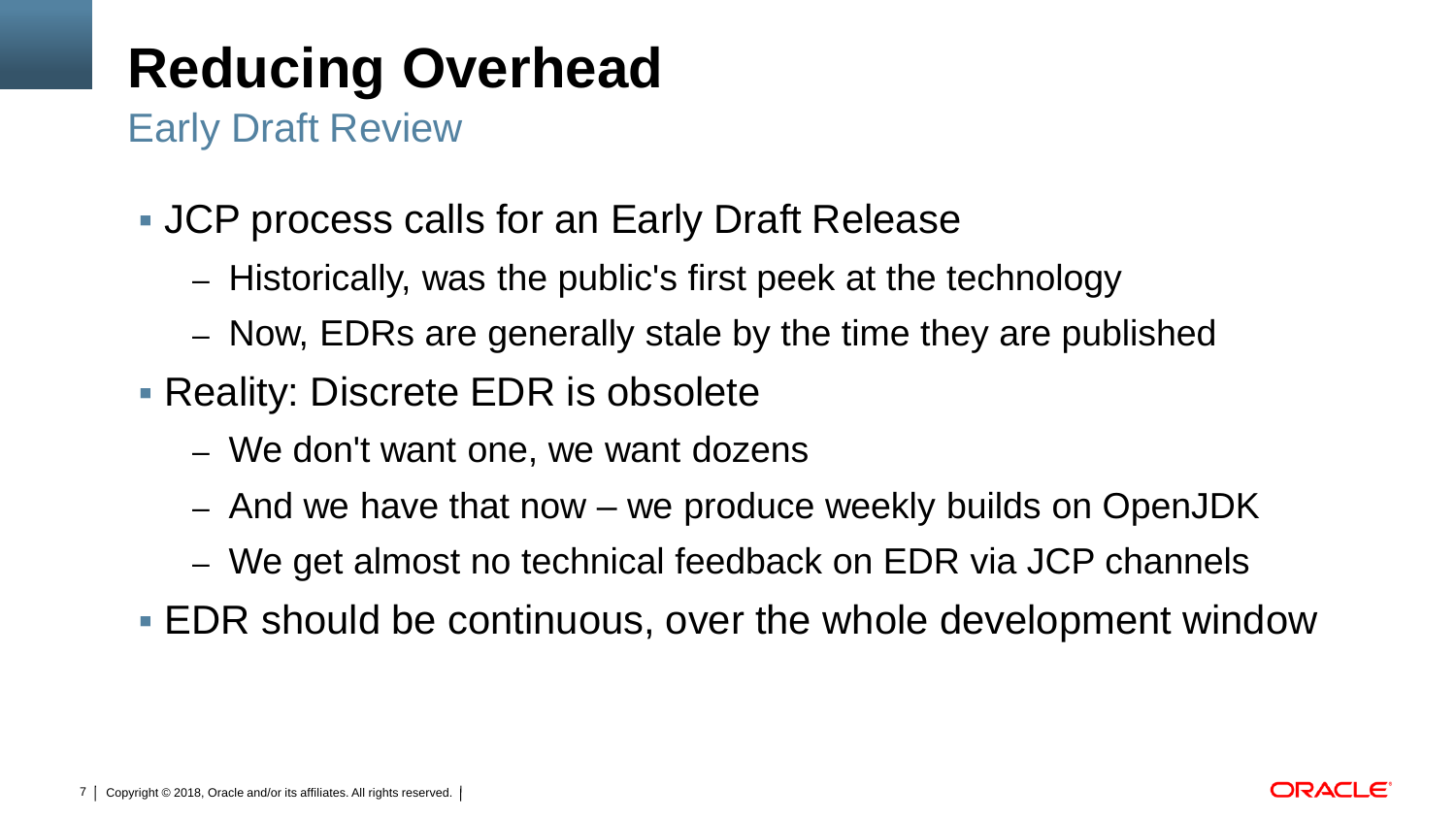JSR Inception

- There is significant overhead to proposing, submitting, voting on, approving, and creating the EG for a JSR
	- Doing this every six months is getting a little silly
	- The JSR submission text changes not at all (except dates and version)
	- The EG is largely constant
	- "Another version of Java SE" shouldn't be controversial at this point…
- Can streamline by either
	- Having one long-running Platform JSR that produces multiple releases
	- Have an simpler "renewal" process for Platform JSRs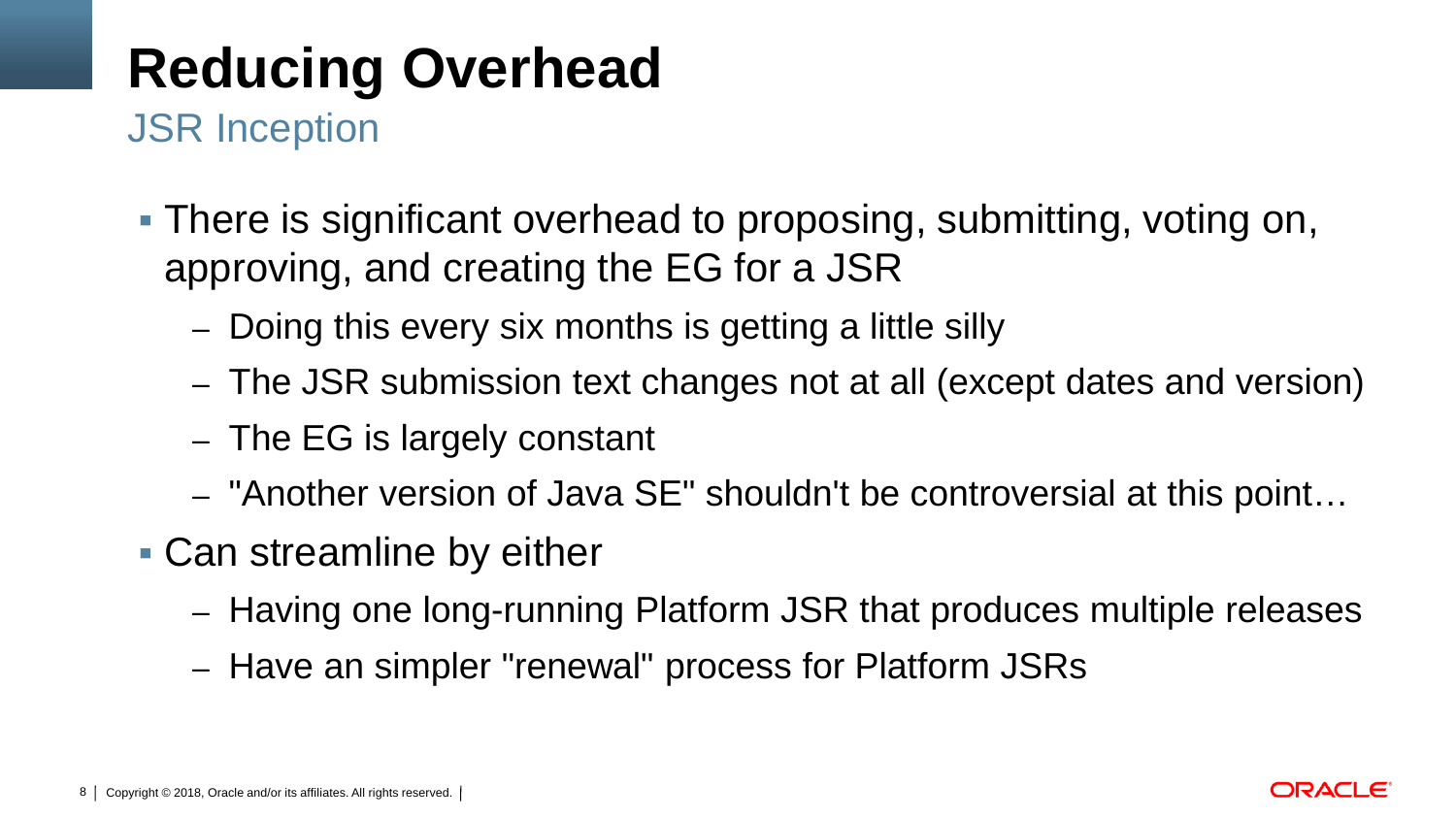Public Review

- Reviews in the JCP have two purposes
	- Gathering technical feedback
	- Gathering IP-related feedback
- **The former was necessary when development was closed** 
	- OpenJDK now provides ample channels for technical feedback
	- In reality, we receive almost no technical feedback from the JCP channels, other than from the EG
- With a three-month stabilization period, running PR + PFD + FAB backto-back starts to look a little silly
	- And has a lot of overhead
	- Eventually, we'd like to *shorten* the stabilization window